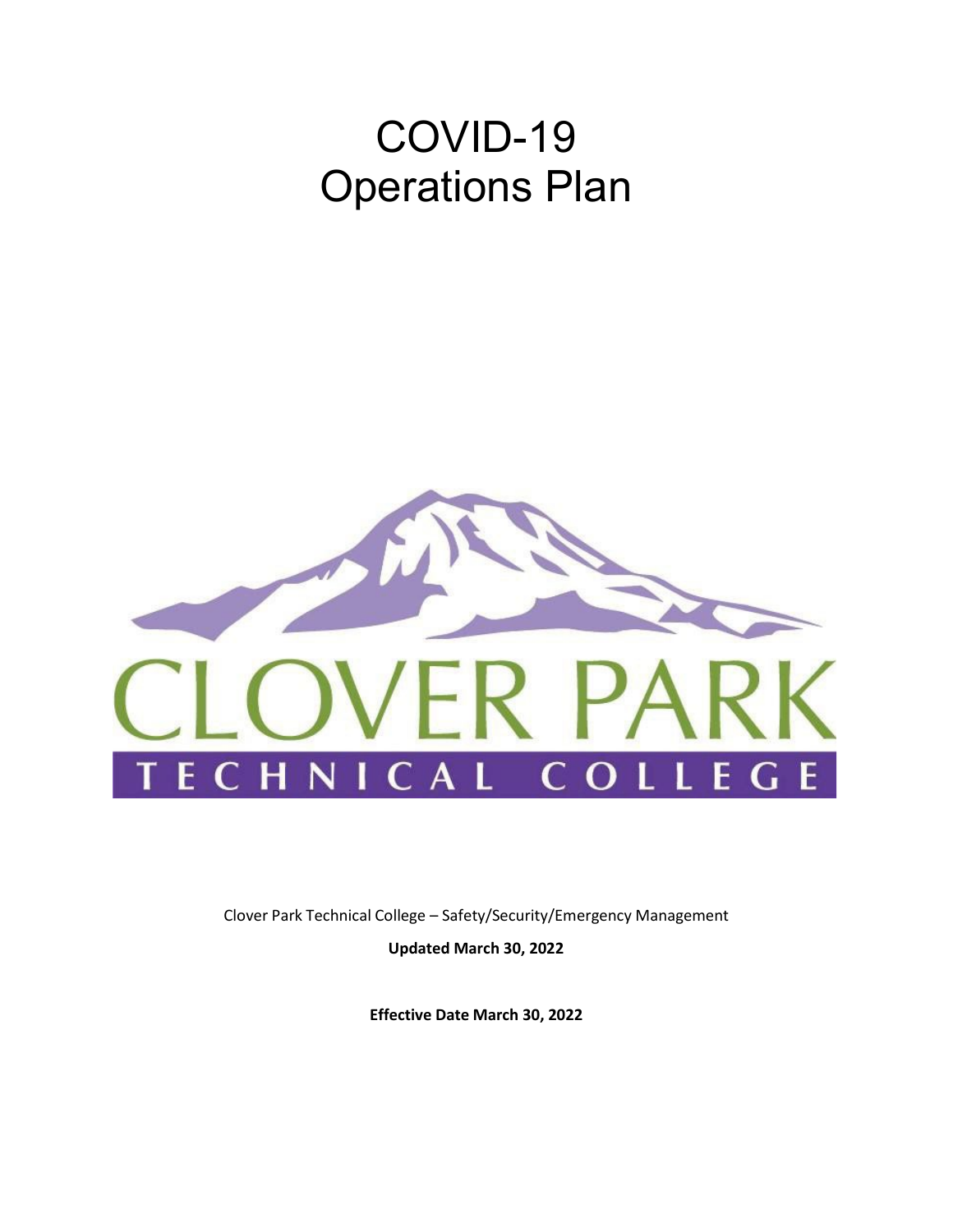# Table of Contents

The policies and procedures outlined in this plan are subject to change. This is a living document and will be updated as new information is made available.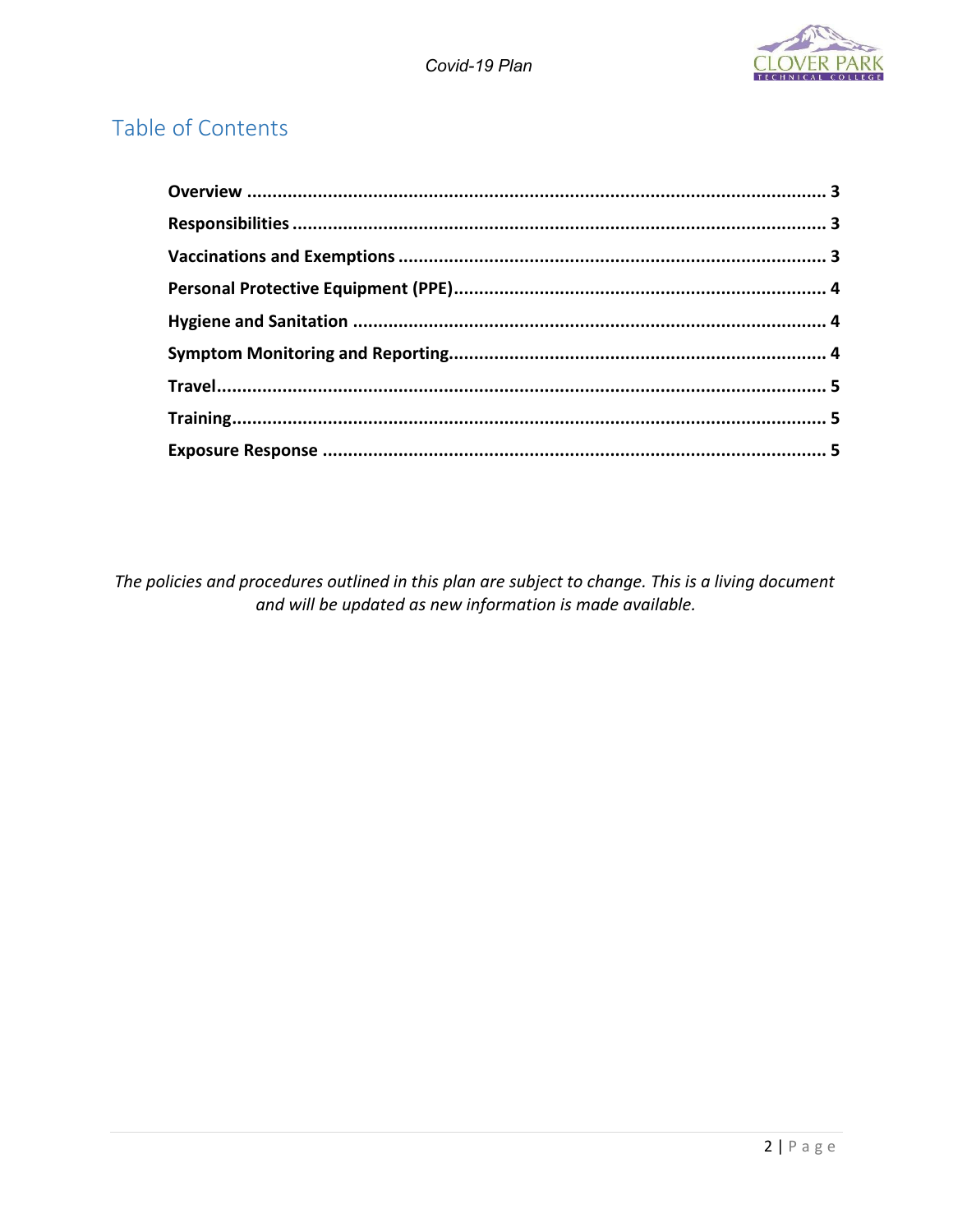

# Overview

This plan is intended to guide CPTC in the continuation of campus operations during the COVID-19 Pandemic. [Proclamation 20-12.5 Higher Education,](https://www.governor.wa.gov/sites/default/files/proclamations/proc_20-12.5.pdf?utm_medium=email&utm_source=govdelivery) lists the minimum protocols that higher education institutions must follow to hold in-person instruction and services. This plan is based on those requirements and on information available from the Centers for Disease Control (CDC) and the Washington State Department of Labor & Industries (L&I) and is subject to changes based on those same entities or on operational needs. Any revisions to this plan will be communicated to staff and students. The current version of this document is available on the College's website: [Covid-19](https://www.cptc.edu/covid#aa163b13-eb64-4609-a4b5-a291aaa9c156) Operations Plan

# Responsibilities

It is the responsibility of all employees and students to assist with prevention efforts while on our campuses. If students have specific questions about this plan, they should ask their instructor(s). Employees should pose plan-specific questions to their supervisor and/or Lisa Beach, Executive Director of Operations. Additionally, each campus will have one or more designated COVID-19 Supervisor(s). A supervisor will be available during all work and class hours, as well as during any activities.

| Lakewood COVID-19 Supervisor: Lisa Beach   | 253.589.5603 |
|--------------------------------------------|--------------|
| South Hill COVID-19 Supervisor: Greg Doyon | 253.583.8915 |

# Vaccinations and Exemptions

All **students** who participate in or attend courses, operations, or other activities must attest to their vaccination status by providing the dates of each dose of a Covid-19 vaccine (Pfizer-BioNTech, Moderna, or Johnson & Johnson (J&J)/Janssen) or request a medical or religious exemption.

For purposes of this policy, a person is fully vaccinated against COVID-19 two weeks after they have received the second dose in a two-dose series of a COVID-19 vaccine Pfizer-BioNTech or Moderna or two weeks after they have received the single-dose COVID-19 vaccine Johnson & Johnson (J&J)/Janssen. A procedure to verify the vaccination status of students was implemented which allows for verification of the vaccination status of all students via an electronically signed self-attestation from the student. Student self-attestations must include the following information:

▪The dates when each dose of the COVID-19 vaccine was administered to the student;

▪Language stating that the student is attesting to the truthfulness of their self-attestation and will be subject to disciplinary action if their self-attestation is determined to be untruthful in violation CPTC's student code of conduct; and

▪Language stating that the College and state and local public health officials may require further verification of the student's vaccination status, including observing the student's CDC vaccination card, state immunization information system record, or other documentation.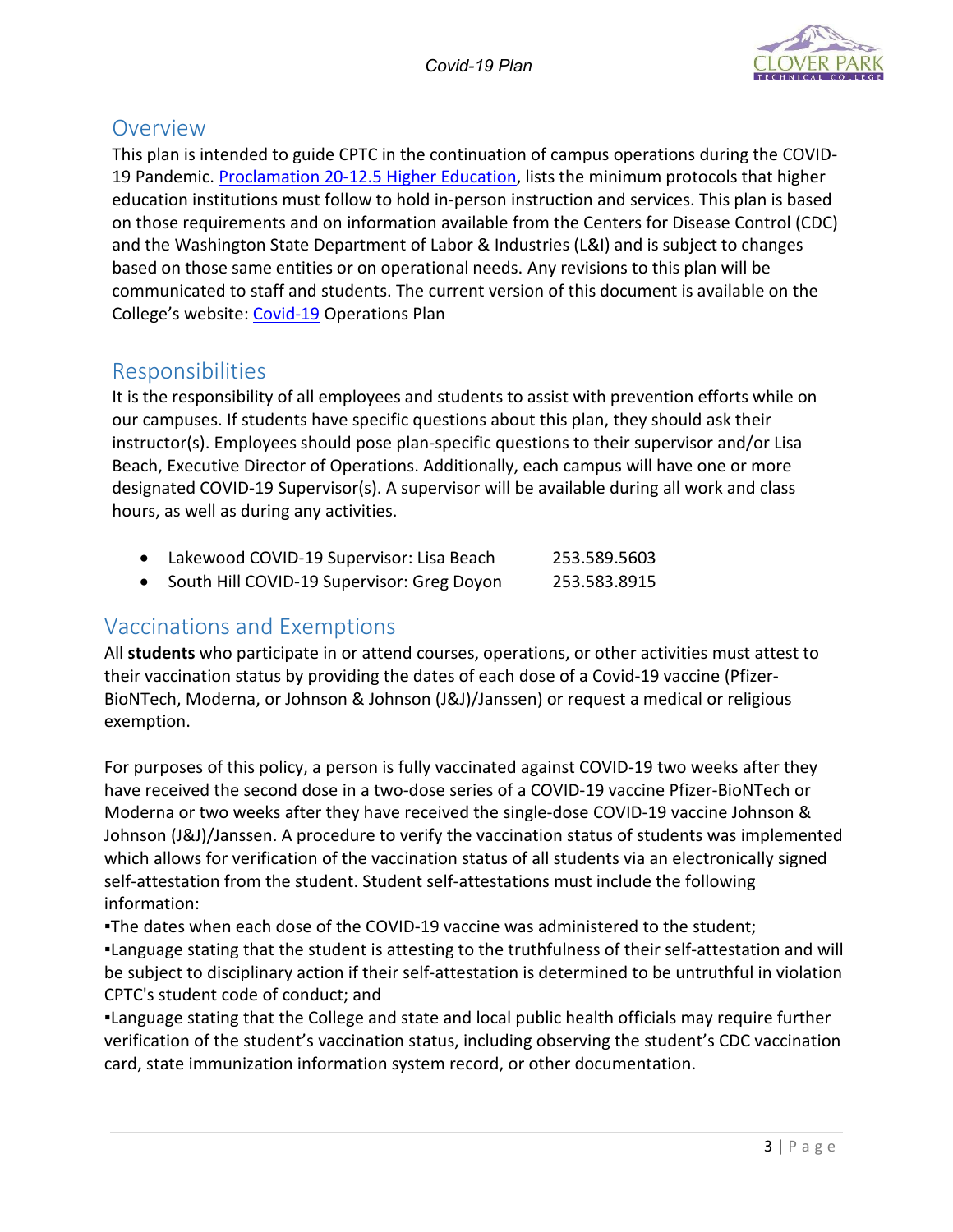

▪Every student who claims an exemption to the vaccination requirement is required to wear a face covering indoors at all college locations.

Per proclamation [21-14.2,](https://www.governor.wa.gov/sites/default/files/proclamations/21-14.2%20-%20COVID-19%20Vax%20Washington%20Amendment%20%28tmp%29.pdf) as a condition of employment, all **employees** of CPTC must be fully vaccinated for Covid-19 by Monday, October 18, 2021. A procedure has been implemented to validate employees' vaccination status or permit employees to declare their interest in a medical or religious exemption request which will be reviewed by Human Resources.

# Personal Protective Equipment (PPE) and Engineering Controls

CPTC will provide personal protective equipment (PPE) as appropriate or required for work on campus and specific activities in program labs. Additionally, employees and students can request items as a part of a documented accommodation. While face coverings are now optional for most, we encourage wearing one, even if you've been vaccinated.

### Hygiene and Sanitation

Soap and running water will be provided at all locations throughout the College for frequent handwashing. The college will post signage displaying preventative guidance for hygiene. Alcohol-based sanitizers will be provided but are not a replacement for soap and running water handwashing. Disinfectant will be made available throughout the campuses and cleaning supplies provided. Custodial staff have been trained on proper disinfecting as a part of their regular work.

The following baseline items will be provided by the College: a refillable hand sanitizer for each employee, a disinfectant spray and paper towels or disinfecting wipes for each classroom and office, a sanitizer wipe station in each building (similar to what is seen at grocery stores near the carts), and a cleaning cart for each building containing (disinfectant wipes, disinfectant spray, paper towels, hand sanitizer and a no-touch trash can).

# Symptom Monitoring and Reporting

CPTC has developed a policy for employees and students specific to COVID-19. This policy governs staying home when sick, leaving school/work when sick, what to do if an individual has been in contact with a confirmed positive case and what to do if one develops specific symptoms. Failure to comply with this policy may result in disciplinary action.

Self-reporting of positive COVID-19 tests is required. These reports will allow us to inform others of possible exposure and will provide information for contact tracing. You may self-report at this email address [COVID19info@cptc.edu](mailto:COVID19info@cptc.edu) or call 253.589.4317.

Adherence to this plan and college policy is required and non-compliance subject to disciplinary action.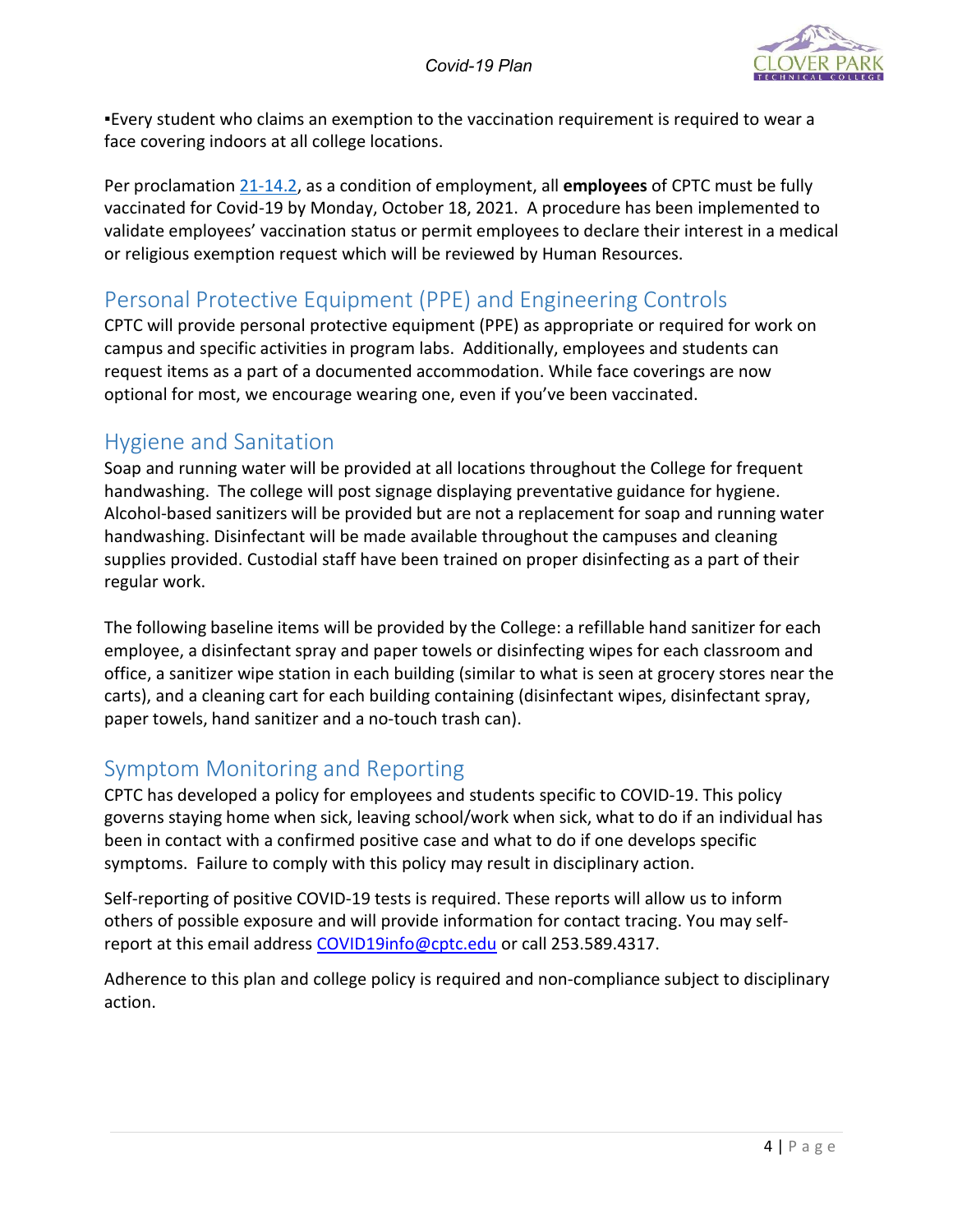

# **Travel**

There is no travel advisory in place at this time. CPTC asks people who have traveled outside of Washington State to comply with the [U.S. Centers for Disease Control and Prevention's \(CDC\)](https://www.cdc.gov/coronavirus/2019-ncov/travelers/travel-during-covid19.html)  [current COVID-19 travel advisory guidance.](https://www.cdc.gov/coronavirus/2019-ncov/travelers/travel-during-covid19.html)

# **Training**

COVID-19 safety training is provided for staff, students, potential students, contractors and visitors. The training can be found on the CPTC website. This training will provide explanations about the protective measures inplace at CPTC as well as the following information:

- signs, symptoms and risk factors.
- prevention of the spread of the virus.
- hygiene.

## Exposure Response Protocol

Employee/Student/Visitor Exhibits Symptoms: If an employee/student/visitor exhibits COVID- 19 like symptoms they should not come to campus. They should seek medical guidance and remain home. A return to campus can happen after:

\*5 days since symptoms first appeared AND

\*24 hours with no fever without the use of fever-reducing medications AND

\*Other symptoms of Covid-19 are improving. Loss of taste and smell may persist long after recovery and need not delay the end of quarantine.

Employees and students must contact their Instructor/Dean/Director/Supervisor to inform them of symptoms. If the symptoms appear at work/on campus, the Dean/Director/Supervisor/Instructor will direct the individual to leave. In both instances (symptoms before and after arrival), the Instructor/Dean/Director will notify Lisa Beach, Executive Director of Operations.

Testing Positive for COVID-19: Employees or students who test positive for COVID-19 will be directed to isolate away from campus. They may return to campus when at least 5 days have passed since the first positive test and they are asymptomatic. The 5 days of isolation are followed by 5 days of wearing a mask when around others. They must contact their Instructor/Dean/Director/Supervisor to notify CPTC of a positive test. After notification to Lisa Beach, Executive Director of Operations, by the positive individual, their supervisor/instructor or the Tacoma Pierce County Health Department, the CPTC Emergency Team will begin contact investigation.